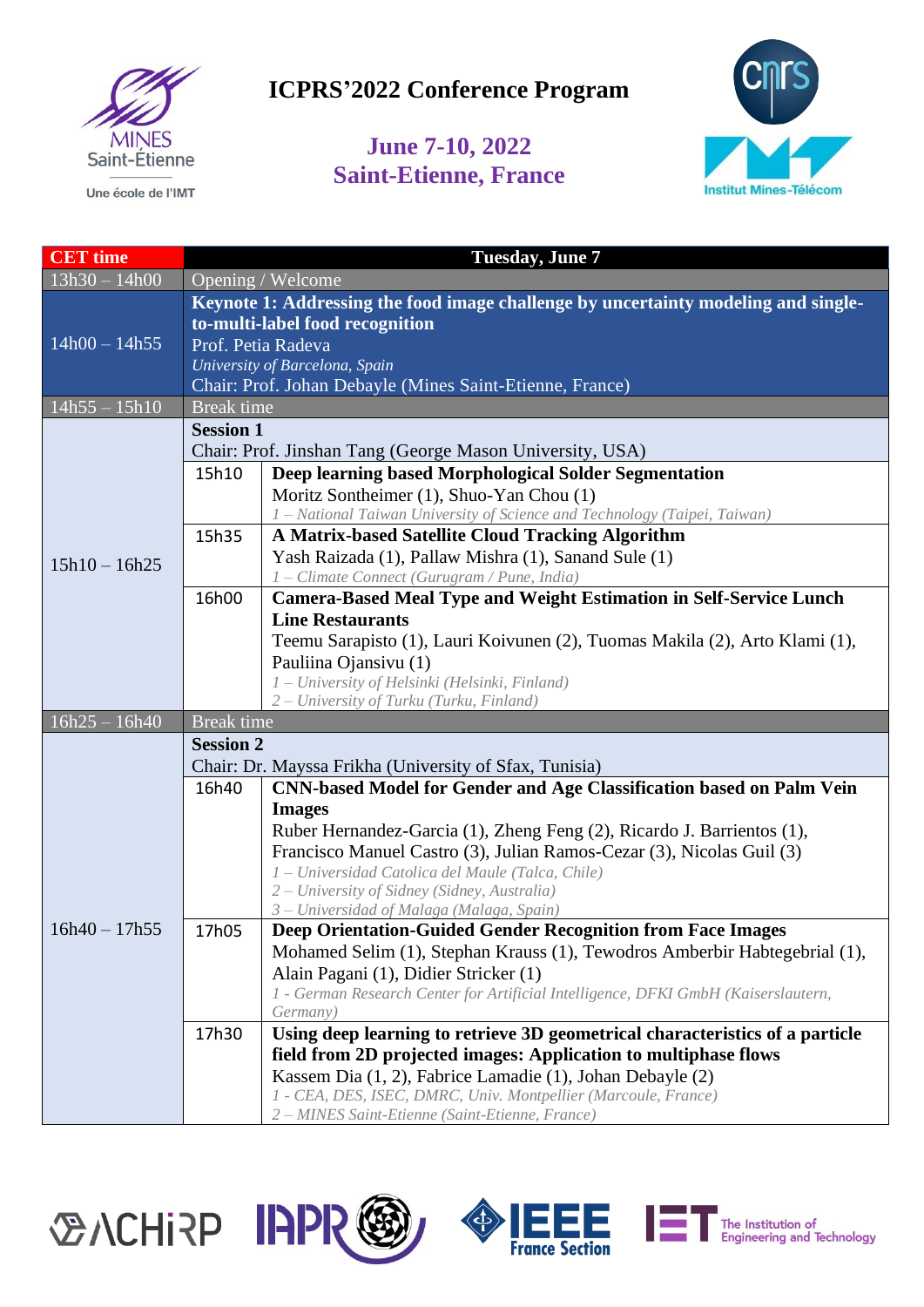| <b>CET</b> time | <b>Wednesday</b> , June 8                                                            |                                                                                                            |  |
|-----------------|--------------------------------------------------------------------------------------|------------------------------------------------------------------------------------------------------------|--|
|                 | <b>Keynote 2: Analyzing and Generating Humans Faces</b>                              |                                                                                                            |  |
| $14h00 - 14h55$ | Prof. Mohamed Daoudi                                                                 |                                                                                                            |  |
|                 | <b>IMT</b> Lille Douai, France                                                       |                                                                                                            |  |
|                 | Chair: Dr. Marjory Da Costa-Abreu (Sheffield Hallam University, UK)                  |                                                                                                            |  |
| $14h55 - 15h10$ | Break time                                                                           |                                                                                                            |  |
|                 |                                                                                      | <b>Session 3</b>                                                                                           |  |
|                 | Chair: Prof. M. Haroon Yousaf (University of Engineering Technology Taila, Pakistan) |                                                                                                            |  |
|                 | 15h10                                                                                | <b>Multi-stage Attention-Pooling Network for Lane Marking Detection</b>                                    |  |
|                 |                                                                                      | Saketh Bachu (1), Tushar Garg (1), Deepak Panda (1), Mallikarjuna Reddy (1),                               |  |
|                 |                                                                                      | Shaikh Ibrahim (1), Bharath Bhat (1)                                                                       |  |
|                 |                                                                                      | 1 - Mercedes-Benz Research and Development India Pvt. Ltd. (Bangalore, India)                              |  |
|                 | 15h35                                                                                | <b>ANKELU: A Telugu Spoken Digits Corpora for Mobile Speech Recognition</b>                                |  |
| $15h10 - 16h25$ |                                                                                      | Meghana Pullagura (1), Parabattina Bhagath (1), Pradip K Das (2), Vikram                                   |  |
|                 |                                                                                      | Kumar $Y(1)$                                                                                               |  |
|                 |                                                                                      | 1 - Jawaharlal Nehru Technological University Kakinada (Andhra Pradesh, India)                             |  |
|                 |                                                                                      | 2 - Indian Institute of Technology Guwahati (Assam, India)                                                 |  |
|                 | 16h00                                                                                | HistoSeg: Quick attention with multi-loss function for multi-structure                                     |  |
|                 |                                                                                      | segmentation in digital histology images                                                                   |  |
|                 |                                                                                      | Saad Wazir (1), Muhammad Moazam Fraz (1)                                                                   |  |
| $16h25 - 16h40$ |                                                                                      | 1 - National University of Sciences and Technology (Islamabad, Pakistan)                                   |  |
|                 | <b>Break</b> time                                                                    |                                                                                                            |  |
|                 | <b>Session 4</b>                                                                     |                                                                                                            |  |
|                 |                                                                                      | Chair: Prof. Qiao Wang (SouthEast University, PRC)                                                         |  |
|                 | 16h40                                                                                | Speeding up Graph Matching by Means of Systematic Graph Reductions                                         |  |
|                 |                                                                                      | <b>Using Centrality Measures</b>                                                                           |  |
|                 |                                                                                      | Anthony Gillioz (1), Kaspar Riesen (1)                                                                     |  |
|                 |                                                                                      | 1 – University of Bern (Bern, Switzerland)                                                                 |  |
| $16h40 - 17h55$ | 17h05                                                                                | Deep Learning vs Keypoint: Which Feature Set Is Better for Shell                                           |  |
|                 |                                                                                      | <b>Recognition?</b>                                                                                        |  |
|                 |                                                                                      | Maleakhi Agung Wijaya (1), Christopher Town (1)<br>1 - University of Cambridge (Cambridge, United Kingdom) |  |
|                 | 17h30                                                                                | <b>Spectral and Cepstral Analysis of Colombian Birdsongs using</b>                                         |  |
|                 |                                                                                      | <b>Multidimensional Scaling</b>                                                                            |  |
|                 |                                                                                      | Jose M. Arias-Arias (1), Juan P. Ugarte (1)                                                                |  |
|                 |                                                                                      | 1 - Universidad de San Buenaventura (Medellin, Colombia)                                                   |  |



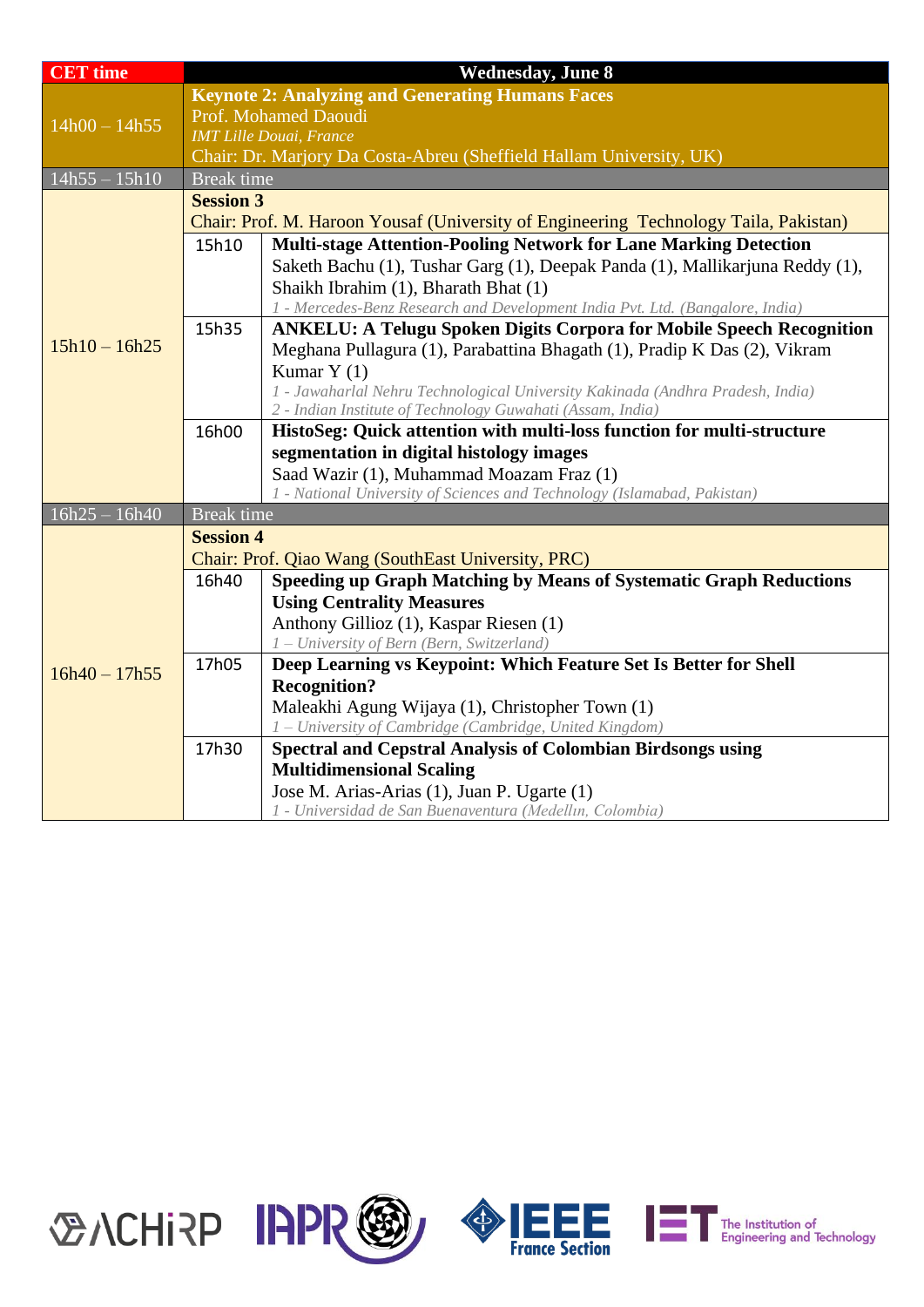| <b>CET</b> time | Thursday, June 9                                            |                                                                                          |  |
|-----------------|-------------------------------------------------------------|------------------------------------------------------------------------------------------|--|
|                 |                                                             | <b>Keynote 3: Completely Contactless Palmprint Detection and Matching for Ubiquitous</b> |  |
|                 | <b>Personal Identification</b>                              |                                                                                          |  |
| $14h00 - 14h55$ | Prof. Ajay Kumar                                            |                                                                                          |  |
|                 | Hong Kong Polytechnic University, Hong Kong                 |                                                                                          |  |
|                 | Chair: Dr. Lucio Marcenaro (University of Genoa, Italy)     |                                                                                          |  |
| $14h55 - 15h10$ | <b>Break</b> time                                           |                                                                                          |  |
|                 | <b>Session 5</b>                                            |                                                                                          |  |
|                 |                                                             | Chair: Dr. Marjory Da Costa-Abreu (Sheffield-Hallam University, UK)                      |  |
|                 | 15h10                                                       | A Multi-color Spatio-Temporal Approach for Detecting DeepFake                            |  |
|                 |                                                             | Saima Waseem (1), Syed R. Abu-Bakar (1), Zaid Omar (1), Bilal Ashfaq Ahmed               |  |
|                 |                                                             | $(1)$ , Saba Baloch $(1)$                                                                |  |
|                 |                                                             | 1 - Faculty of Engineering, Universiti Teknologi Malaysia (Johor, Malaysia)              |  |
| $15h10 - 16h25$ | 15h35                                                       | <b>Restaurant Queuing Time Prediction Using Random Forest Regression</b>                 |  |
|                 |                                                             | Yijia Xue (1), Xiang Zhang (2)<br>1 - DukeKunshan University (Suzhou, China)             |  |
|                 |                                                             | 2 - Southeast Univerisity (Nanjing, China)                                               |  |
|                 | 16h00                                                       | <b>Exploring Bias Analysis on Judicial Data using Machine Learning</b>                   |  |
|                 |                                                             | <b>Techniques</b>                                                                        |  |
|                 |                                                             | Bruno dos Santos Fernandes da Silva (1), Marjory da Costa-Abreu (2)                      |  |
|                 |                                                             | 1 - Universidade Federal do Rio Grande do Norte (Lagoa Nova, Brazil)                     |  |
| $16h25 - 16h40$ | <b>Break</b> time                                           |                                                                                          |  |
|                 | <b>Session 6</b>                                            |                                                                                          |  |
|                 | Chair: Prof. Larbi Boubchir (University of Paris 8, France) |                                                                                          |  |
|                 | 16h40                                                       | Atypical lexical abbreviations identification in Russian medical texts                   |  |
|                 |                                                             | Anna Berdichevskaia (1)                                                                  |  |
|                 |                                                             | 1 - Faculty of Engineering Cybernetics, NUST MISiS (Moscow, Russia)                      |  |
|                 | 17h05                                                       | Camera and LiDAR analysis for 3D object detection in foggy weather<br>conditions         |  |
|                 |                                                             | Nguyen Anh Minh Mai (1, 2), Pierre Duthon (2), Pascal Housam Salmane (2),                |  |
| $16h40 - 17h55$ |                                                             | Louahdi Koudour (2), Alain Crouzil (1), Sergio A. Velastin (3, 4)                        |  |
|                 |                                                             | 1 - IRIT, Universite de Toulouse, UPS (Toulouse, France)                                 |  |
|                 |                                                             | 2 - STI research team, Cerema (Toulouse, France)                                         |  |
|                 |                                                             | 3 - Queen Mary University of London (London, United Kingdom)                             |  |
|                 |                                                             | 4 - University Carlos III (Madrid, Spain)                                                |  |
|                 | 17h30                                                       | Predicting Alignability of Point Cloud Pairs for Point Cloud Registration                |  |
|                 |                                                             | <b>Using Features</b>                                                                    |  |
|                 |                                                             | André Kirsch (1), Andrei Günter (1), Matthias König (1)                                  |  |
|                 |                                                             | 1 - Bielefeld University of Applied Sciences (Minden, Germany)                           |  |